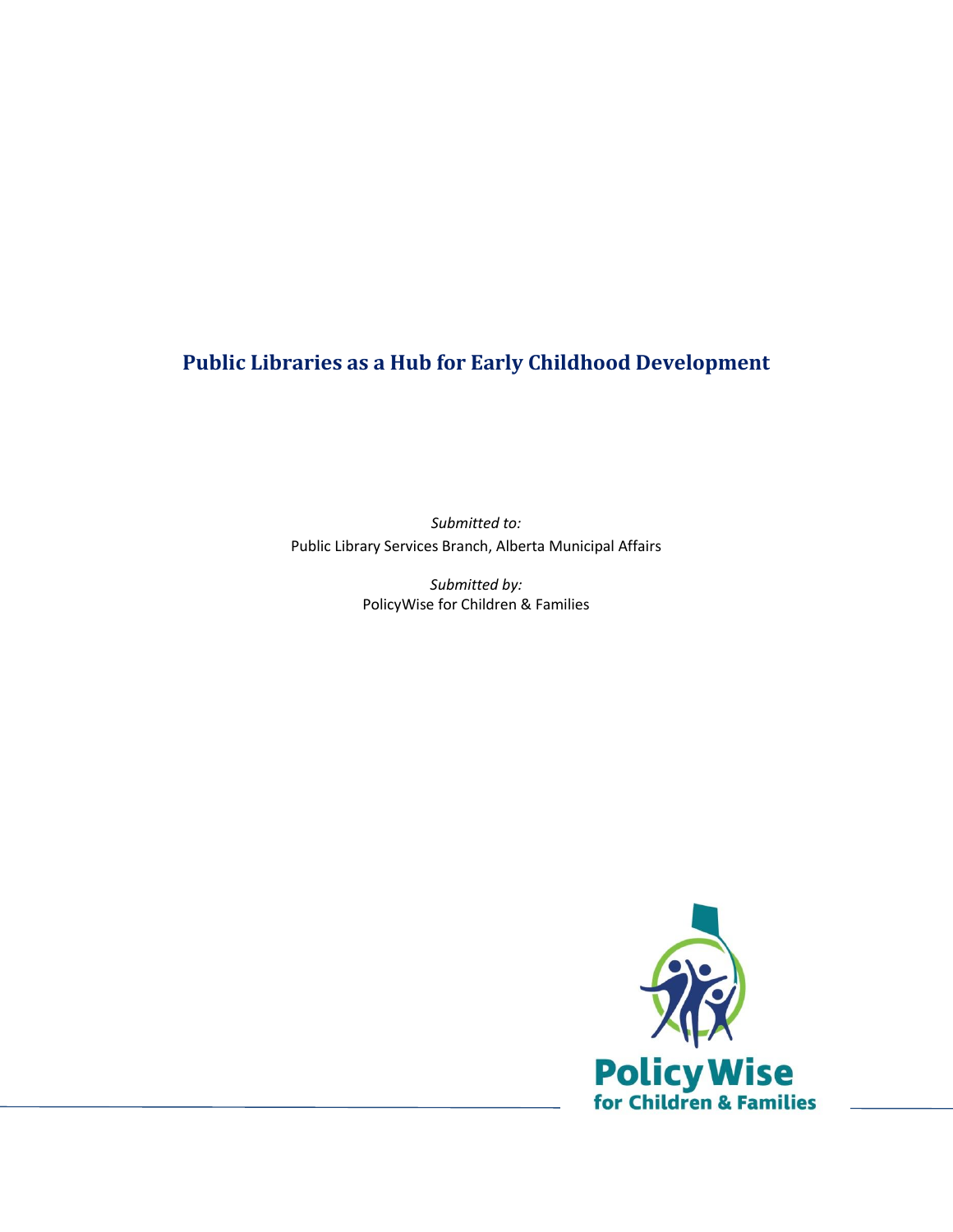## **Introduction and Background**

Libraries are an important community partner in supporting the development of young children and equipping them with skills and habits for lifelong learning. Early childhood development refers to skill development that occurs in the first five years of life (Dodge, 2007). Many families rely on libraries to support their child's learning. Through offering a range of activities, programs, services, and events to children and their families, libraries not only serve as a community hub, but a hub specific to ECD and early literacy.

More and more, libraries are viewed by the community as a place for ECD, early learning, and school readiness. Libraries add significant value to their community, not only through access to books and information, but to a range of resources, programs, and services, and are an exemplar of public space that is inclusive and welcoming to all. The presence that libraries have in their community offers opportunities for developing partnerships that library users and the wider community can benefit from. Exploring the influence of Alberta's libraries on children, families, and communities can help explain why, how, for whom, and under what conditions libraries can reach their desired goal of being a hub for ECD.

The purpose of this document is to:

- Introduce libraries as a community hub that contributes to ECD, and
- Develop a framework to support Alberta libraries to serve as community hubs for ECD.

## **Vision**

Alberta public libraries will be a hub for early childhood development by contributing to what children learn in the first five years of life through programs and services to children, families, and the community.

### Libraries as Hubs for ECD

There are five evidence-informed strategies where libraries can influence ECD. Evidence-informed refers to the use of research findings along with other types of evidence (i.e., experience) to inform decisions and actions (Lavis, Oxman, Lewin, & Fretheim, 2009). The five strategies, as illustrated in Figure 1, include:

- Engaging in community services and partnerships;
- Being a welcoming, inclusive, and culturally appropriate space;
- **•** Encouraging caregiver participation;
- Offering evidence-informed programs and services to prepare children for school; and
- Promoting knowledge sharing within and between libraries and other organizations.

Many libraries across Alberta are already working in some or all five areas, creating a foundation upon which ECD programs and services can be built. A detailed list of example activities for each of the five strategies can be found in Appendix A.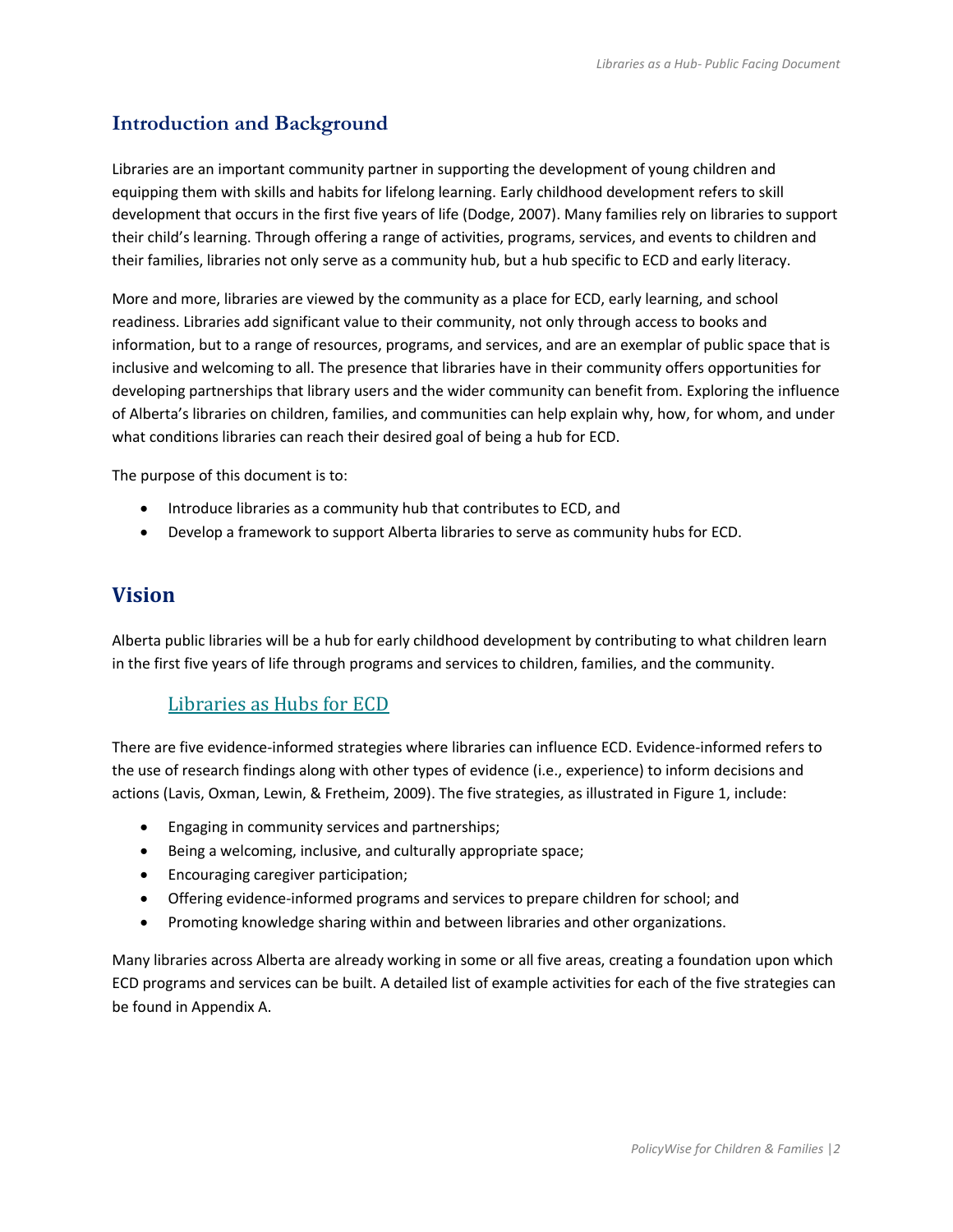

*Figure 1: Libraries influence on ECD*

# **Achieving the Vision**

Alberta libraries can achieve our vision by contributing to the five strategies defined above. Each of these strategies will be described in further detail in this section.

### Community Services and Partnerships

There are many ways that libraries are developing connections to community partners to address the needs of their diverse library users. For some libraries this means connecting users to services offered outside the library, whereas other libraries may offer community services within the library. For example, some libraries in Alberta have started outreach programs to daycares and dayhomes. Another example of a library-based partnership is Middlesex County Library in Ontario (Kyle, 2015). The library houses municipal (i.e., museum and the Art Space), provincial, and federal (i.e., employment centre through Service Canada) services and information that anyone can access. The library also partners with the health unit to offer programs and services to families, such as the Infant Growth/Development and Breastfeeding Drop-In, where families with children between the ages of 0 and 4 years can meet with a public health nurse to discuss "child growth and development, nutrition, breastfeeding, child behaviour, safety, parenting and community support" (MiddleSex County Public Library, 2017). Many libraries across Alberta are already working in partnership with local agencies to address the needs of their library users (i.e., Parent Link Centres, Alberta Health Services) and have been recognized for their contribution to meeting community needs. Making these connections at the library assists community members with accessing other resources, programs and services, and supports ECD.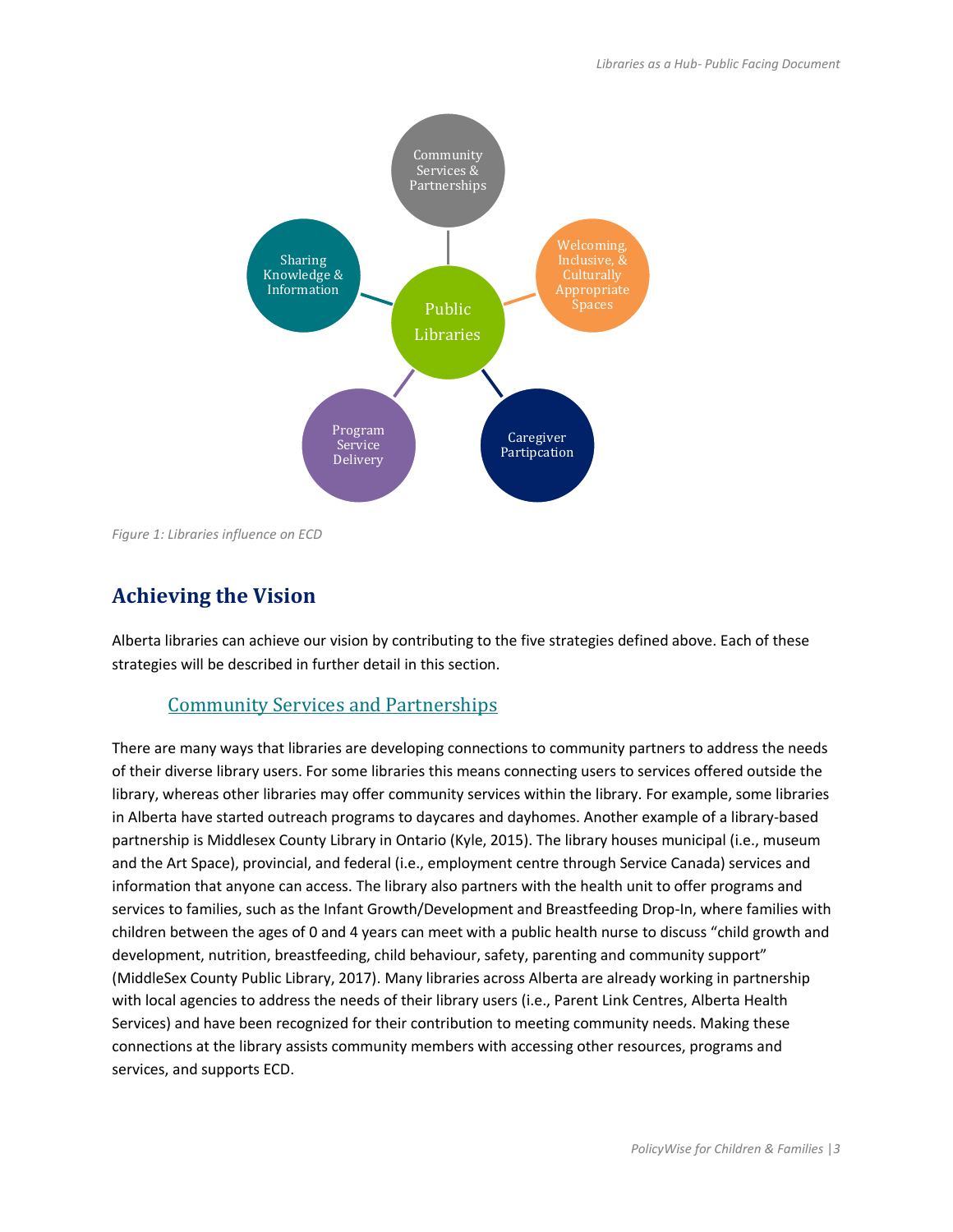A full list of activities can be found in Appendix A. Examples of actions include:

| Who              | <b>Actions</b>                                                                                                                                                                                                                                     |
|------------------|----------------------------------------------------------------------------------------------------------------------------------------------------------------------------------------------------------------------------------------------------|
| Library Staff    | Provide a list of websites that would be helpful for parents or caregivers (i.e.,<br>٠<br>community services, parenting websites, etc.) and offer assistance finding those<br>websites using library computers                                     |
|                  | Post flyers for library or community events and workshops on bulletin boards or<br>$\bullet$<br>library websites                                                                                                                                   |
| Library Managers | Host programs, workshops, etc., in partnership with community agencies such as<br>٠<br>Parent Link Centres, literary agencies, nurses, firefighter/paramedics from which<br>parents, families, children, and other community members would benefit |
|                  | Partner with child care centres and dayhomes to offer programs and services to<br>$\bullet$<br>children, as well as training to child care staff                                                                                                   |
|                  | Advocate for and facilitate community partnerships<br>٠                                                                                                                                                                                            |
| Library Boards   | Provide funding and resources for ECD related programs, services and<br>$\bullet$<br>participation in community events                                                                                                                             |

## Welcoming, Inclusive, and Culturally Appropriate Spaces

Welcoming, inclusive, and culturally appropriate library environments offer a physical or mobile space for all community members to learn and interact. This means giving consideration to the diverse communities libraries serve. Welcoming spaces offer a warm atmosphere where children, families, and other community members can interact, read, and participate in other activities. Other considerations include accessibility for library users with mobility or behavioural concerns. Depending on resource availability, this could include: placing collections on lower shelves, providing desks that can be raised and lowered, or offering training to staff on how to adapt programs and services for children with mental illness or behavioural concerns. Additionally, libraries have the opportunity to engage communities through culturally appropriate spaces that provide children the chance to learn about themselves, their cultures, and those of others.

Examples of actions include:

| <b>Who</b>       | <b>Actions</b>                                                                                                                                                  |
|------------------|-----------------------------------------------------------------------------------------------------------------------------------------------------------------|
| Library Staff    | Read books and materials during programs and services that are representative of<br>$\bullet$<br>other backgrounds and cultures                                 |
|                  | Encourage library users to interact with one another by having discussions,<br>$\bullet$<br>presenting demonstrations, or sharing information about collections |
| Library Managers | Invite speakers and authors from diverse backgrounds (i.e., Indigenous, French<br>$\bullet$<br>speaking, etc.)                                                  |
|                  | If resources permit, offer mobile library services and programs<br>$\bullet$                                                                                    |
|                  | Place collections on lower bookshelves for library users with mobility impairments<br>$\bullet$                                                                 |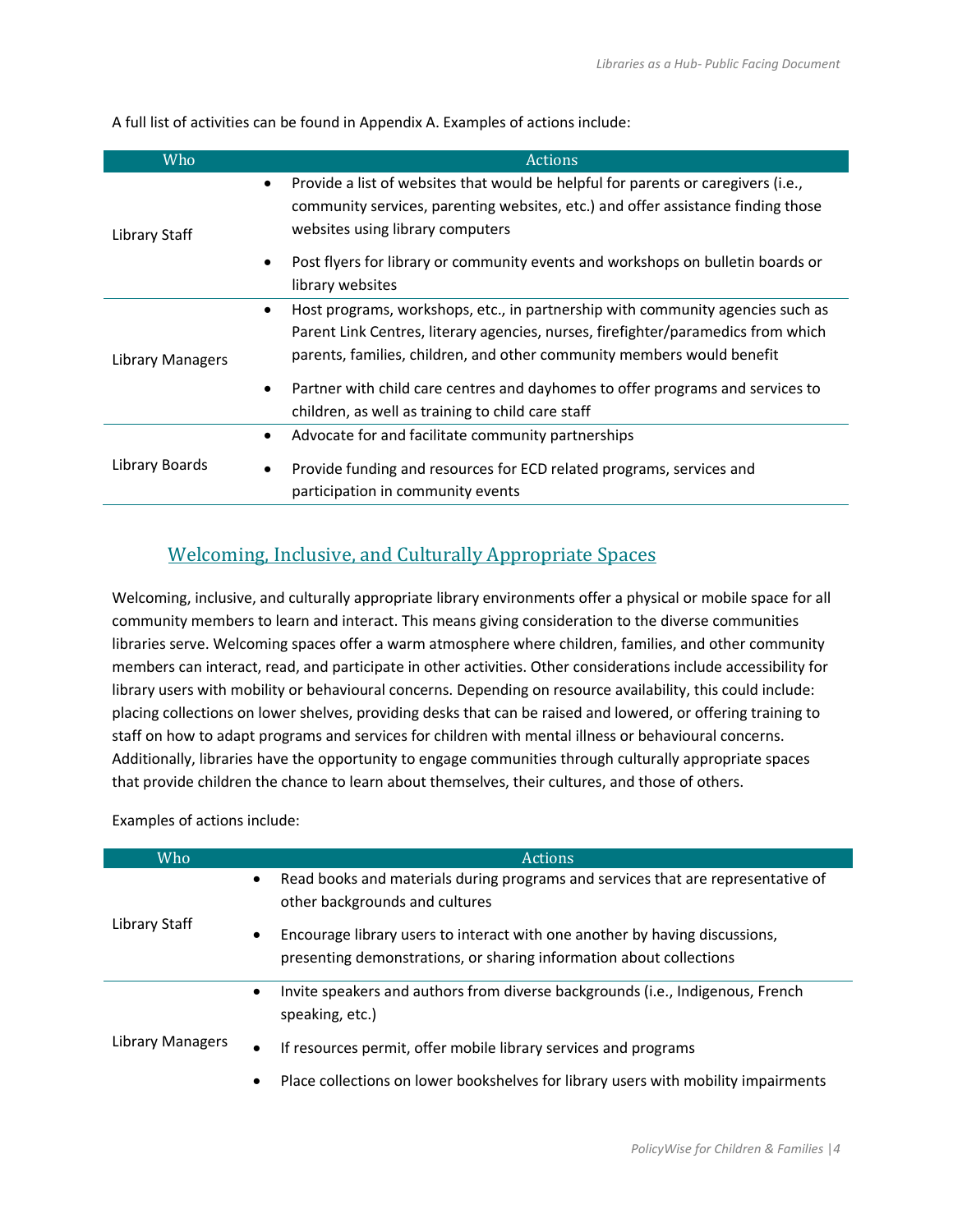- Provide libraries with diverse collections
- Where possible, install wheelchair ramps, accessible doorways, and tables that can be lowered and raised as needed

Library Boards

 $\overline{a}$ 

 Provide training to library staff on how to modify programs and services for children with disabilities, mental illness, or behavioural concerns

#### Caregiver Participation

Everyday caregiver-child<sup>1</sup> interactions help children learn, develop literacy skills, and establish meaningful relationships with caregivers and other trusted adults (MacLean, 2008). Meaningful caregiver-child interactions increase caregiver confidence and teach caregivers about the positive influence they have on learning (MacLean, 2008; Graham & Gagnon, 2013). According to MacLean (2008), libraries and library staff have the opportunity to support caregivers by:

- Allowing caregivers to participate in children's programming and services;
- Showing caregivers how to interact with children while reading (i.e., asking questions), select books, and encourage sharing of books when other children are present;
- Offering ideas for how to make literacy skills part of everyday routines, including the five Every Child Ready to Read activities of reading, writing, playing, singing, and talking (discussed in further detail in the following section); and,
- Providing song sheets, book lists, and other resources that caregivers may find helpful.

Caregiver inclusion and participation also helps build connections and networks among other caregivers that can reduce isolation, provide social support, and offer opportunities for sharing information (McKenzie & Stooke, 2007; Leach, 2010).

| Who                     | <b>Actions</b>                                                                                                      |
|-------------------------|---------------------------------------------------------------------------------------------------------------------|
| Library Staff           | Give explanations about what skills are being developed during different programs<br>$\bullet$<br>such as Storytime |
|                         | Provide examples of questions parents/caregivers can ask children while reading a<br>$\bullet$<br>book              |
|                         | Have children and parents/caregivers interact during programs and services<br>٠                                     |
|                         | Assist parents/caregivers with finding and checking out books                                                       |
|                         | Set aside time at the beginning or end of programs for parents/caregivers to talk<br>amongst themselves             |
|                         | Hand out song or rhyme sheets that parents/caregivers can follow<br>٠                                               |
| <b>Library Managers</b> | Offer family-centred programs and services such as family Storytime<br>٠                                            |

 $1$  The term "caregiver" is used to encompass all care situations, including parents, family members, care providers, etc.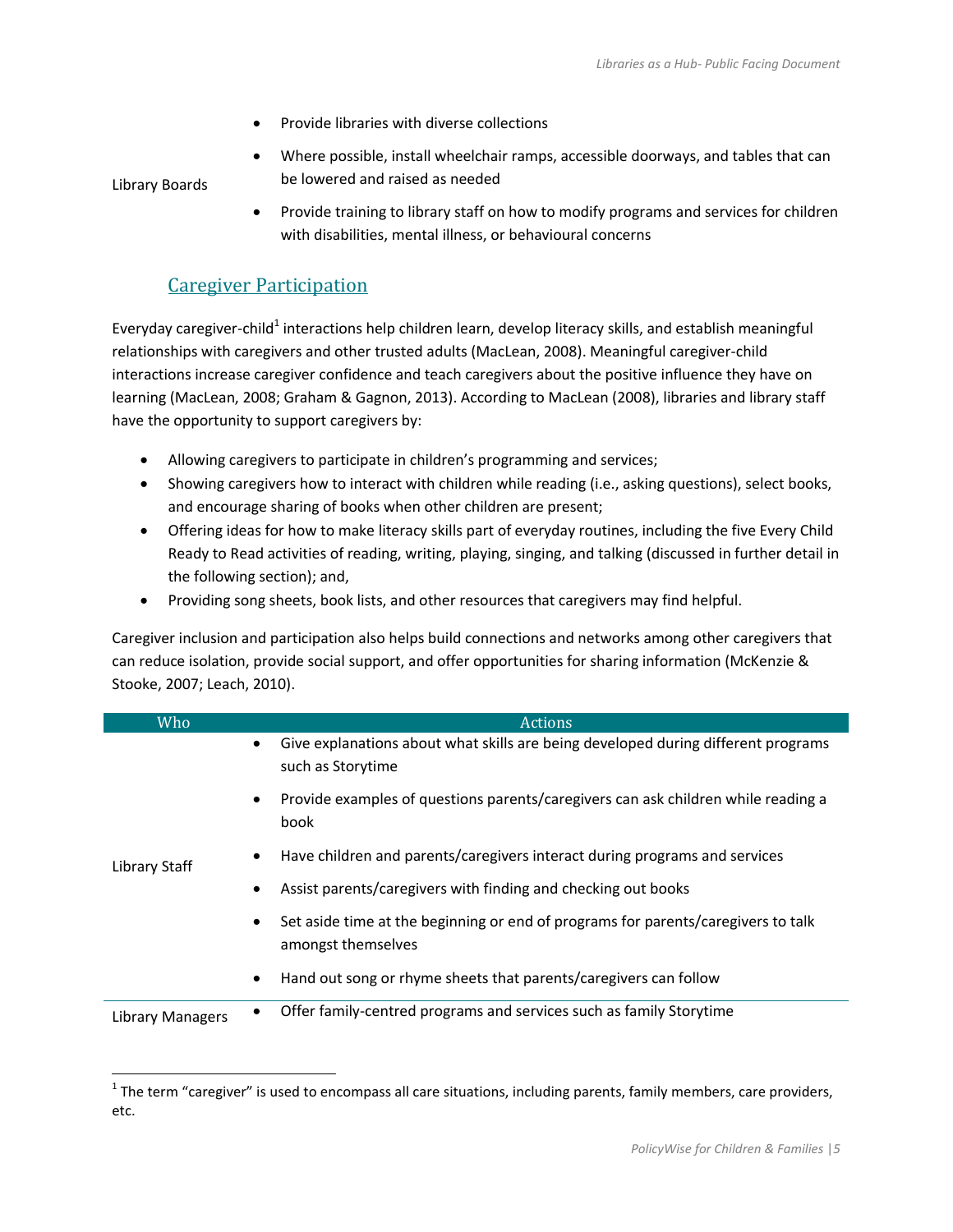|                | Offer programs for new parents, such as Baby's Day Out or Mommy and Me |
|----------------|------------------------------------------------------------------------|
|                | Establish partnerships with dayhomes and daycares                      |
| Library Boards | Ensure Plan of Service reflects ECD priorities<br>$\bullet$            |
|                | Ensure funding facilitates programming (i.e., staffing, resources)     |
|                | Implement appropriate policies and procedures to equip staff           |

#### Program and Service Delivery to Prepare Children for School

Evidence-informed programs and services for children play an important role in developing skills for lifelong learning (Mustard, 2007). Every Child Ready to Read (ECRR) is an evidence-informed program that can be used in libraries and is shown to help prepare children for school and lifelong learning. ECRR focuses on developing skills through five activities: reading, writing, playing, singing, and talking. According to the American Library Association (2015), each of the five ECRR activities can be supported by:

- *Reading-* adults reading to children and asking questions about the book, characters, and storyline;
- *Writing-* having children practice developmentally appropriate writing and drawing activities;
- *Playing-* encouraging children to participate in different structured and unstructured play (i.e., acting and storytelling);
- *Singing-* singing and rhyming to and with children;
- *Talking-* having conversations with children that can become part of specific activities and everyday routines.

| Who              | <b>Actions</b>                                                                                                    |
|------------------|-------------------------------------------------------------------------------------------------------------------|
|                  | Use props, flannel boards, puppets, or other objects while reading<br>٠                                           |
|                  | Ask children to answer questions during Storytime                                                                 |
|                  | Have children practice writing or drawing pictures based on stories they've heard<br>$\bullet$<br>(age dependent) |
| Library Staff    | Ask children to act out different scenarios such as repairing a car or going to the<br>٠<br>doctors               |
|                  | Teach children songs or rhymes and have them repeat them                                                          |
|                  | Explain the steps in a process such as changing seasons or how plants grow<br>٠                                   |
|                  | Create space for unstructured play that includes Lego, puzzles, maker kits, blocks,<br>$\bullet$<br>or other toys |
| Library Managers | Provide resources that show how parents/caregivers can use ECRR at home<br>٠                                      |
|                  | Offer interactive collections that encourage children's participation                                             |
| Library Boards   | Ensure Plan of Service reflects ECD priorities                                                                    |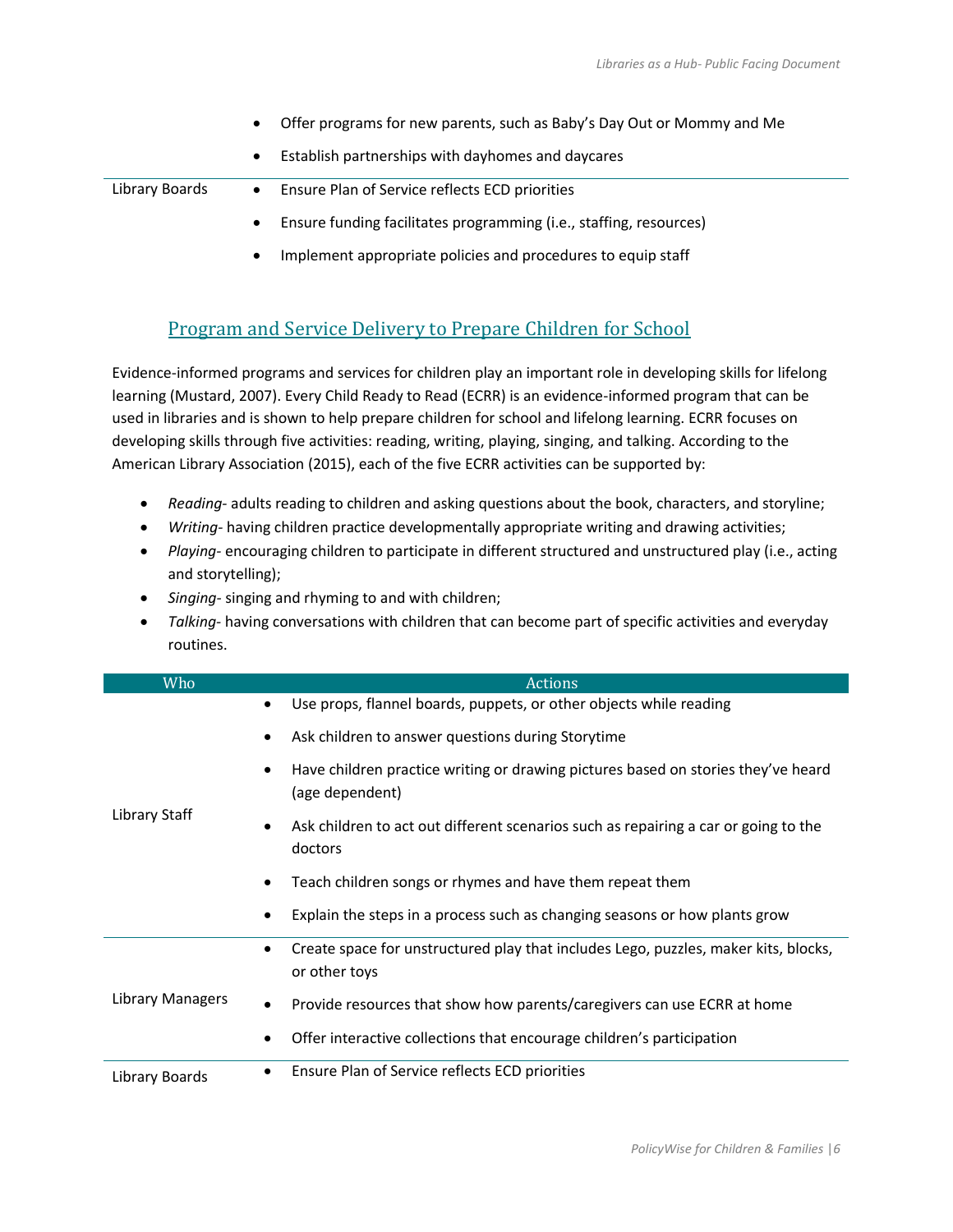- Ensure funding facilitates programming (i.e., staffing, resources)
- Ensure staff are supported with professional development opportunities

#### Knowledge Sharing Within and Between Libraries

Alberta public libraries have a series of formal networks that "link public libraries and enable sharing" (Alberta Municipal Affairs, 2017). Libraries can use these networks to share materials, such as books and literacy kits, as well as ideas and skills. For example, libraries can share information and materials for ECD programs and services that work particularly well. Interlibrary loans are another excellent example, in which library materials are delivered between libraries to fill user requests when specific materials are not available at their local library. These networks can create opportunities for collaboration and partnerships in the community (I.e., Parent Link Centres). Libraries can draw on the relationships of other libraries to build connections within their own community through asking for ideas about whom to contact, or by having those introductions made.

Sharing knowledge and information is an important part of professional development and training. Various types of professional development and training are effective, including workshops, online resources, manuals and guides, or mentorship and coaching. Professional development and training can be used to different degrees and by those within the library network (i.e., staff), external to it (i.e., other agency staff), or in partnership with it (i.e., Parent Link Centres), further lending support to the importance of knowledge sharing. As part of the framework development, interviews were conducted with Alberta library staff. Those interviews showed that many staff relied on mentorship and coaching by other library staff to learn new approaches to ECD programs and services. Professional development and training contributes to the overall competency of staff, regardless of their educational background or previous experience.

Library boards also play an important role, particularly in the areas of governance, strategic planning, funding, and advocacy. Each library board within Alberta has relative autonomy to make decisions based on the needs and interests of the community (Alberta Municipal Affairs, 2017).

| Who              | Actions                                                                                            |
|------------------|----------------------------------------------------------------------------------------------------|
| Library Staff    | Work with the library Manager to identify other libraries, community agencies, etc.<br>$\bullet$   |
|                  | that could be used as a resource for information, programs, or services                            |
| Library Managers | Provide user friendly material and resources all staff can use as a guide for<br>$\bullet$         |
|                  | implementing ECD programs and services                                                             |
|                  | Offer interlibrary loans and kits                                                                  |
|                  | Offer appropriate professional development and training sessions related to ECD                    |
|                  | Pair new staff or staff needing extra support with a mentor or coach to build strong<br>٠          |
|                  | relationships and promote knowledge sharing                                                        |
|                  | Participate in local Early Childhood Coalitions, which include a variety of community<br>$\bullet$ |
|                  | members working together to promote ECD                                                            |
| Library Boards   | Ensure professional development is available                                                       |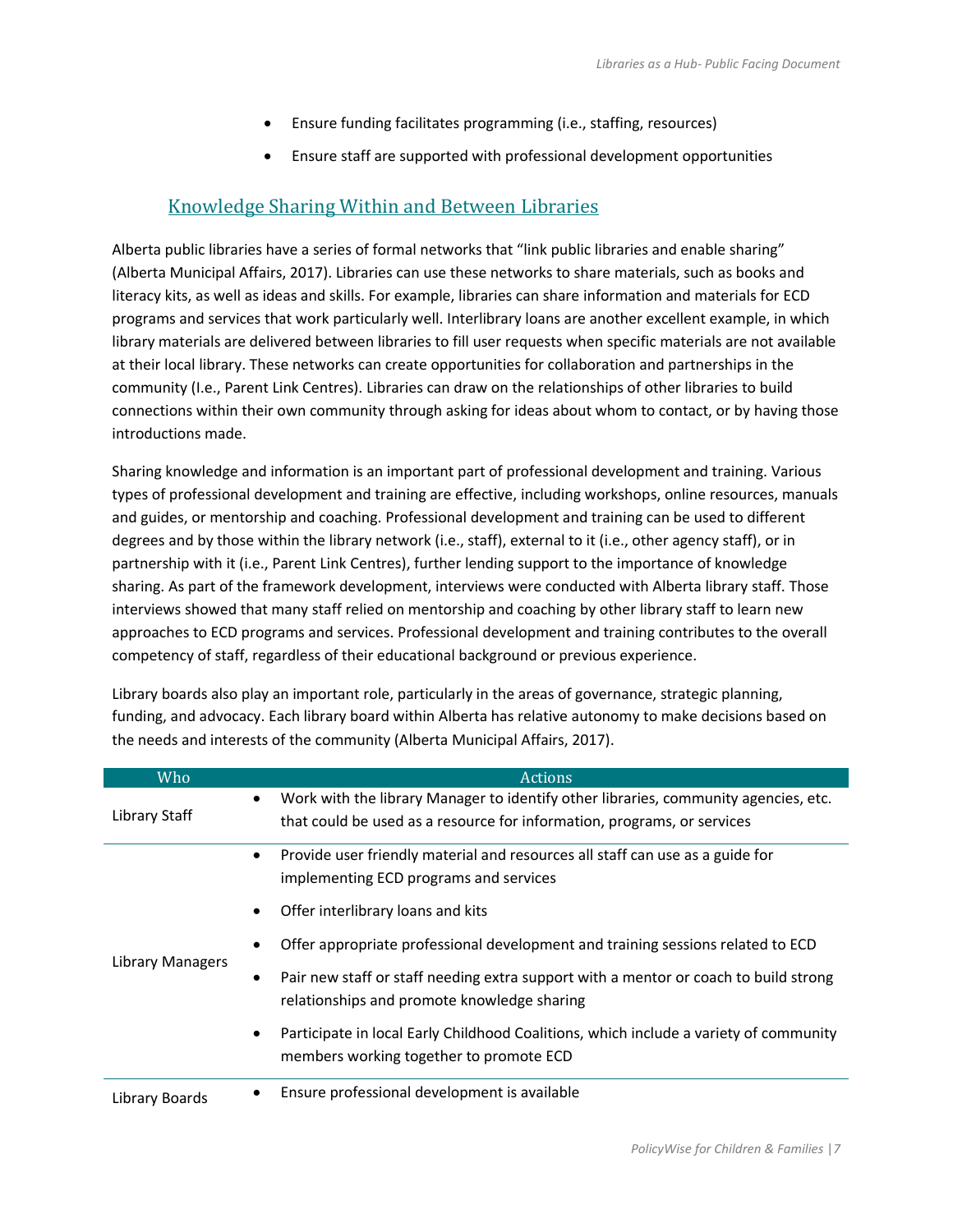- Communicate Plan of Service as a priority to Municipal Council
- Implement appropriate policies and procedures to equip staff with the resources necessary for effective work

The vision that Alberta public libraries will be a hub for ECD can be supported by working within the five strategies described above. Ongoing monitoring and evaluation, and implementation considerations further serve to support the vision and will be addressed in the following section.

### **Conclusion**

Libraries are an important part of communities, not only for literacy and learning, but as a place for inclusion, civic engagement, connections to community resources and services, and as source of community vitality (Scott, 2011). They also make significant contributions to ECD both directly and indirectly.

Alberta public libraries have a vision of being a hub for early childhood development by contributing to what children learn in the first five years of life through programs and services to children, families, and the community. This vision can be achieved through community services and partnerships; being a welcome and inclusive, and culturally appropriate environment; program and service delivery to help prepare children for school; and knowledge sharing within and between libraries. As libraries are relatively autonomous, the vision represents the "what" libraries want to achieve related to ECD; however, the "how" is based on libraries responsiveness to their particular communities.

For further questions regarding how the five strategies can be implemented to support the vision, please contact Alberta Municipal Affairs, Public Library Services at: [libraries@gov.ab.ca](mailto:libraries@gov.ab.ca)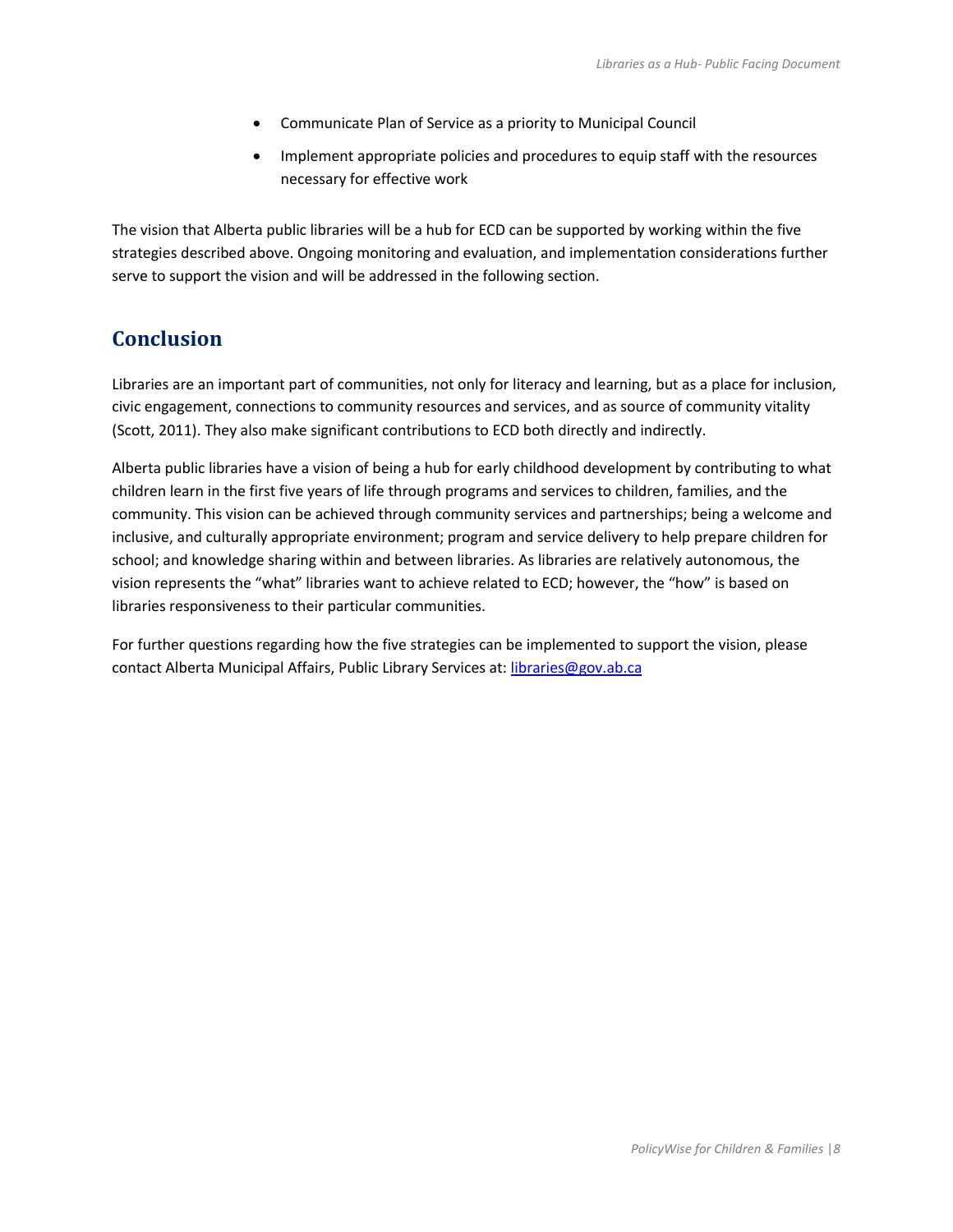### **References**

Alberta Municipal Affairs (2017). Public library service, Retrieved from: [http://www.municipalaffairs.alberta.ca/alberta\\_libraries](http://www.municipalaffairs.alberta.ca/alberta_libraries)

American Library Association (2015). The five practices and the early literacy components support each other. Every Child Ready to Read @ Your Library, Retrieved from: [https://static1.squarespace.com/static/531bd3f2e4b0a09d95833bfc/t/568c4ba3bfe87399730708f2/145203](https://static1.squarespace.com/static/531bd3f2e4b0a09d95833bfc/t/568c4ba3bfe87399730708f2/1452034979939/elcomppracchart.pdf) [4979939/elcomppracchart.pdf](https://static1.squarespace.com/static/531bd3f2e4b0a09d95833bfc/t/568c4ba3bfe87399730708f2/1452034979939/elcomppracchart.pdf)

Dodge, D. (2007). Human capital, early childhood development and economic growth. Child Encyclopedia, Retrieved from[: http://www.child-encyclopedia.com/sites/default/files/dossiers-complets/en/importance-of](http://www.child-encyclopedia.com/sites/default/files/dossiers-complets/en/importance-of-early-childhood-development.pdf)[early-childhood-development.pdf](http://www.child-encyclopedia.com/sites/default/files/dossiers-complets/en/importance-of-early-childhood-development.pdf)

Graham, S. & Gagnon, A. (2013). A quasi-experimental evaluation of an early literacy program at the Regina public library. Canadian Journal of Information and Library Science, 37 (2), 103-121

Kyle, T. (2015). Public libraries: The original community hub. Open-Shelf, Retrieved from[: http://www.open](http://www.open-shelf.ca/151114-community-hubs/)[shelf.ca/151114-community-hubs/](http://www.open-shelf.ca/151114-community-hubs/)

Lavis, J., Oxman, A., Lewin, S. & Fretheim, A. (2009). SUPPORT tools for evidence-informed health policymaking (STP). *Health Research Policy and Systems,* 7 (1)

Leach, C. (2010). Seattle public library Storytime program evaluation.

MacLean, J. (2008). Library preschool storytimes: Developing early literacy skills in children. *Library Preschool Storytimes,* 1-13

McKenzie, P. & Stooke, P. (2007). Producing storytime: A collectivist analysis of work in a complex communicative space. *The Library Quarterly, 77* (1), 3-20

MiddleSex County Public Library (2017). Programs and events. Retrieved from: <https://library.middlesex.ca/services/programs-events>

Mustard, F. (2010). Early brain development and human development. Council for Early Child Development, Retrieved from[: http://www.child-encyclopedia.com/sites/default/files/dossiers-complets/en/importance-of](http://www.child-encyclopedia.com/sites/default/files/dossiers-complets/en/importance-of-early-childhood-development.pdf)[early-childhood-development.pdf](http://www.child-encyclopedia.com/sites/default/files/dossiers-complets/en/importance-of-early-childhood-development.pdf)

Scott, C., Miller, M.W., Lewis, V., & Descoteaux, S. (2015). *Local innovation partnerships intervention and implementation guide. Version 1.5.* Innovative Models Promoting Access-to-Care Transformation (IMPACT). Unpublished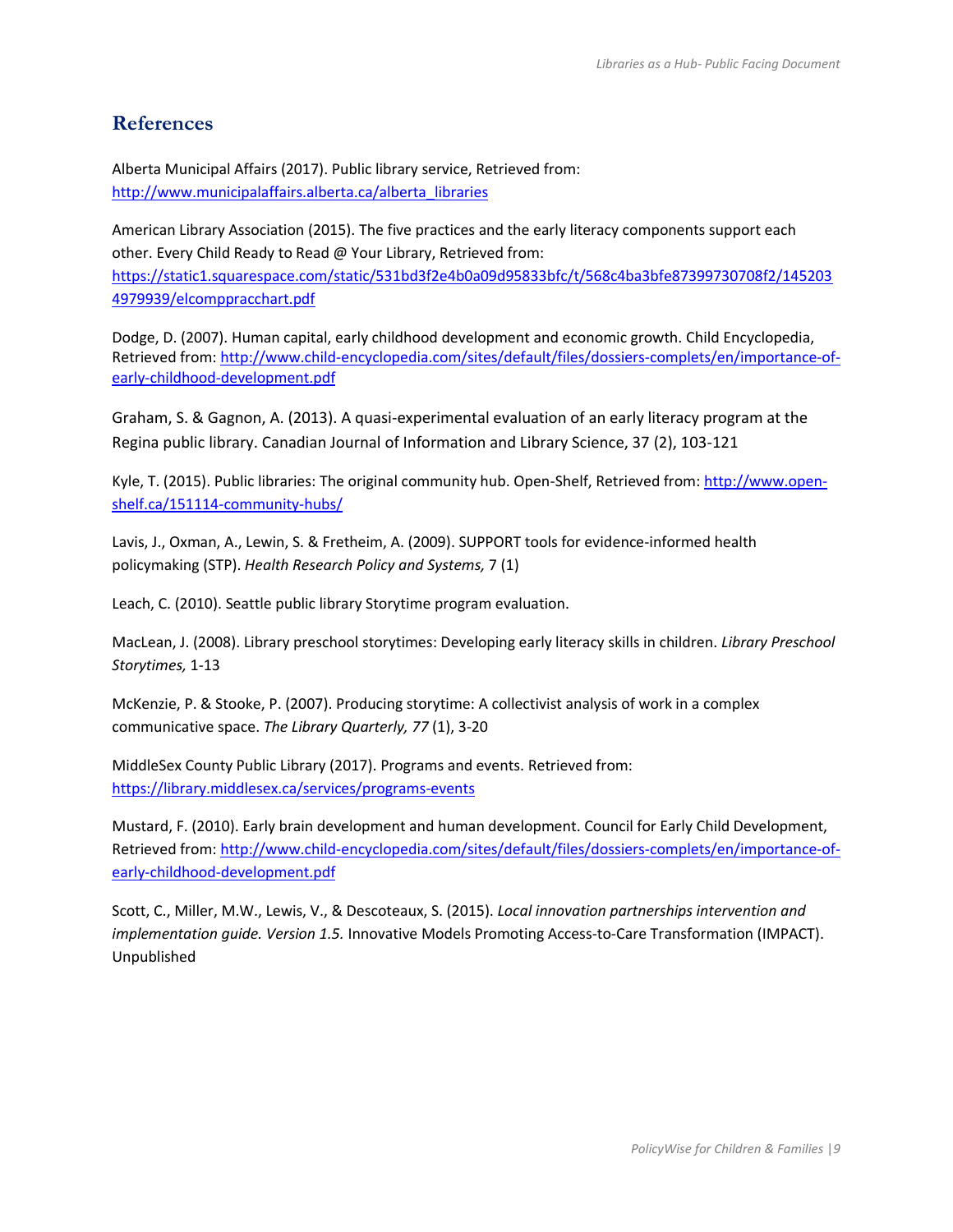# **Appendix A- Table of Strategies and Activities**

#### Provide access to community services and resources, and develop community partnerships related to ECD

- **•** Offer brochures or business cards of community resources for children, families, and community members
- **Post flyers on bulletin boards or library websites of library or community events and workshops**
- **Provide a list of websites that would be helpful for parents or caregivers and offer assistance** accessing those websites using library computers
- **Invite experts or community agency staff (i.e., nurses, early childhood professionals,** firefighters/paramedics) into the library to offer workshops and classes to parents or caregivers
- **Host ECD programs in partnership with community agencies like Parent Link Centres, literary** agencies, or other community members that can offer learning opportunities to children and their families
- **Provide space that can be rented out to for community programs, services, or events**
- **Partner with child care centres and dayhomes to offer programs and services to children, as well as** training to child care staff
- **Partner with public health services such as hospitals to provide materials and resources to parents** and caregivers (i.e., library or book kits to new parents) that promote ECD, especially among vulnerable populations. For example, some health units refer new moms for a library membership and free book
- Participate in community events such as fairs (i.e., Early Years Expo) or parades, and have library staff or local authors read stories to children and families

Create a welcoming and culturally appropriate space for families and community members to engage in reading and other unstructured activities

- Offer seating areas for families and other library users to read, such as bean bag chairs, couches, or story rugs
- **Use bright colours and displays, such as a Story Tree corner, picture book display, and artwork**
- Provide opportunities for children, families, and community members to engage, socialize, and learn with one another
- Where possible, install wheelchair ramps, accessible doorways, and tables that can be lowered and raised as needed, and place collections on lower bookshelves
- **Provide training to library staff on how to modify programs and services for children with disabilities,** mental health, or behavioural problems, and offer techniques for managing behaviours by working with the children and their caregivers
- **If resources permit, offer mobile library services and programs**
- **•** Offer a diverse collection of books and materials in different languages
- **•** Offer programs and services in different languages
- **Invite speakers and authors from diverse backgrounds (i.e., Indigenous, French speaking, etc.)**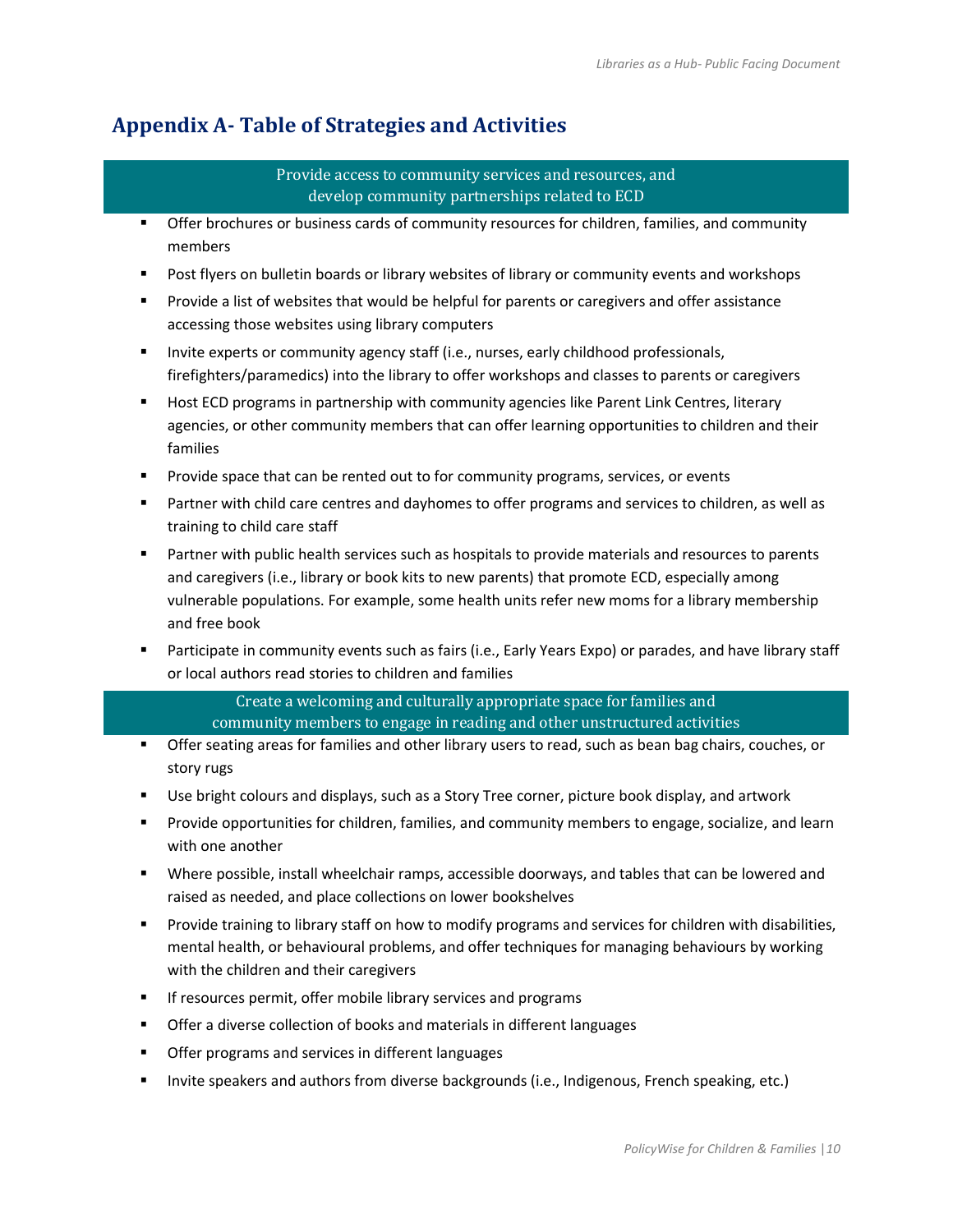#### Encourage parent and caregiver participation through role modelling techniques and involvement in programs and services.

- **The State of Explanations about what literacy skills are being developed during different aspects of** programs such as Storytime
- Provide examples of questions caregivers can ask the child while reading a book to encourage dialogue
- **Have children sit and interact with their caregiver during programs and services**
- **Provide a list of books, songs, or rhymes caregivers can use at home**
- **The Strategies for incorporating ECRR activities at home, such as singing songs while children wash** their hands
- **Demonstrate how caregivers can find and check out books if they are unsure**
- Allocate time at the beginning or end of the program for caregivers to talk amongst themselves while children are participating in other activities or snack time
- **Facilitate discussions among caregivers by asking questions or reflecting on the program or service**
- **Provide information and resources that caregivers may find useful (i.e., community events, other** library programs, information about child care)
- **Provide song or rhyme sheets that caregivers with English as a second language can follow to prevent** caregiver isolation
- **Offer family-centred programs and services such as family Storytime**
- **F** Offer programs for new parents. Examples from library documents include Baby's Day Out, Mom and Tots, and Mommy and Me

#### Offer evidence-informed programs and services starting in infancy to help prepare children for school

- **Provide interactive picture books for younger children**
- Use props, flannel boards, puppets, or other objects while reading
- **Ask children to answer questions during Storytime**
- **Allow children to choose books they are interested in**
- Have children practice writing their names or other simple words
- **Have children write their own books or draw pictures of a story they have heard or made-up**
- Host colouring contests or set up colouring tables
- Use words and drawings to illustrate concepts or objects
- Create a space for unstructured play that includes Lego, puzzles, maker kits, blocks, or other toys
- **Provide props such as doll houses, puppet theatres, or kitchens**
- **Have children act out different scenarios such as going to the doctor or repairing a car**
- **Play matching and sorting games**
- Use songbooks that children can follow along to
- Show children pictures that correspond with songs